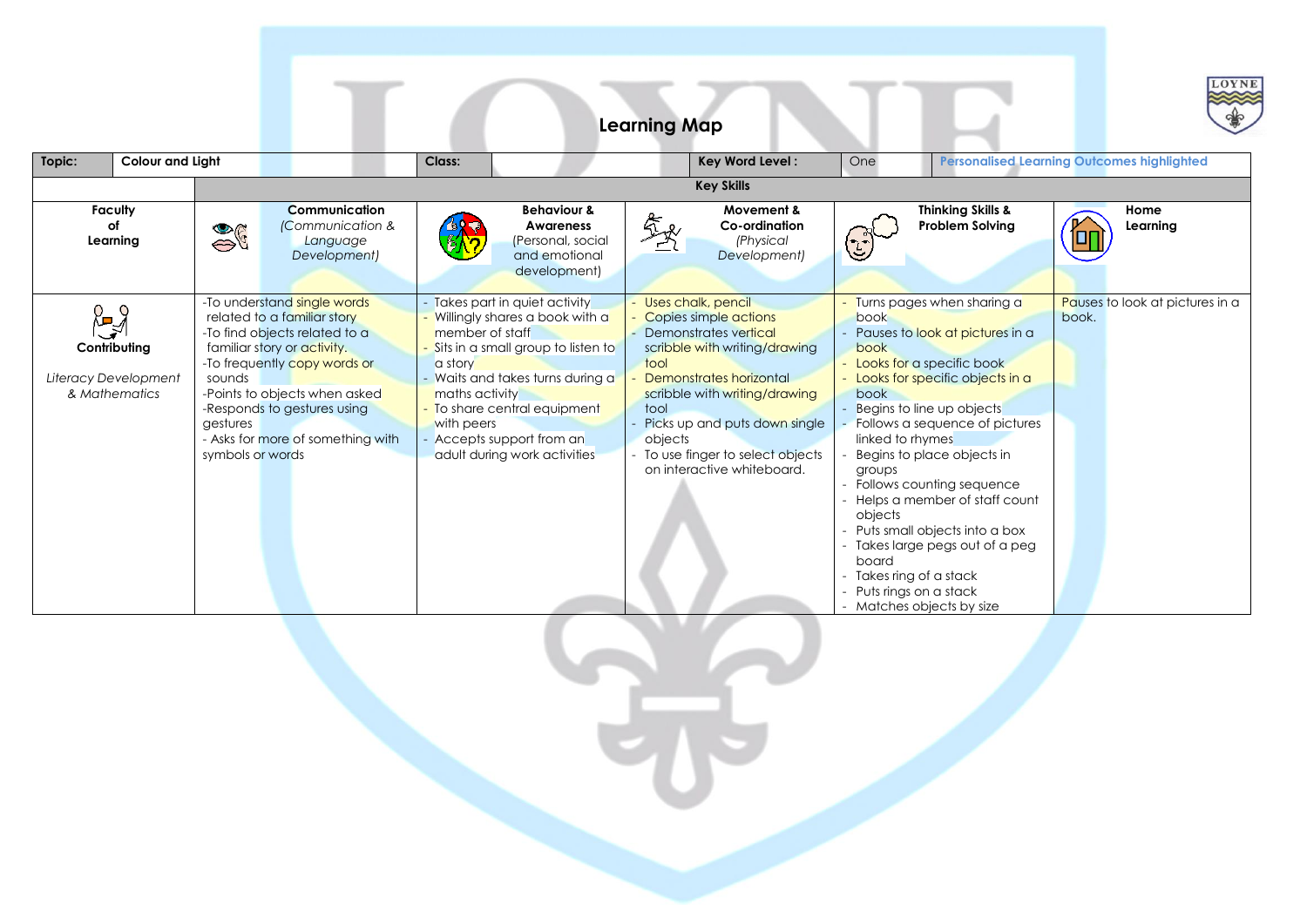|                                   | Asks for action to be repeated               | Joins in adult-led group              | Explore objects using                   | Relates pictures to objects in                 | To use pliable material and   |
|-----------------------------------|----------------------------------------------|---------------------------------------|-----------------------------------------|------------------------------------------------|-------------------------------|
| $\mathcal{D}(\mathcal{O})$<br>(2) | To communicate by pointing to                | activity                              | different approaches;                   | the environment                                | copy an adult poking,         |
|                                   | objects in the environment.                  | - Shares objects with others          | poking, shaking, hitting,               | To closely observe colours in                  | squeezing, pulling, pinching, |
| <b>Choices</b>                    | From a choice of two, say the food           | To play with his peers                | feeling, tasting, pulling,              | the environment                                | rolling.                      |
|                                   | he wants at snack time.                      | unsupported for 3 minutes.            | turnina.                                | To watch animals with interest                 |                               |
|                                   |                                              |                                       | Uses sand, modelling dough              | - To have experience changes                   |                               |
|                                   |                                              |                                       | or pliable material                     | in the weather                                 |                               |
|                                   |                                              |                                       | - Passes object to peer in adult        | To show an awareness of                        |                               |
|                                   |                                              |                                       | led activity                            | changes in dark and light                      |                               |
|                                   |                                              |                                       | Moves hand to help with                 | - To copy an adult saying words                |                               |
| Community                         |                                              |                                       | dressing                                | related to the topic e.g.                      |                               |
|                                   |                                              |                                       | Moves foot to help with                 | colours, light, dark                           |                               |
| Understanding the                 |                                              |                                       | dressing                                | To know things are used in                     |                               |
| World                             |                                              |                                       |                                         | different ways e.g. roll a ball,<br>push a car |                               |
|                                   |                                              |                                       |                                         | Demonstrates recognition of                    |                               |
|                                   |                                              |                                       |                                         | some of their own belongings                   |                               |
|                                   |                                              |                                       |                                         | Recognises himself from a                      |                               |
|                                   |                                              |                                       |                                         | choice of two photographs                      |                               |
|                                   |                                              |                                       |                                         |                                                |                               |
|                                   |                                              |                                       |                                         |                                                |                               |
|                                   |                                              |                                       |                                         |                                                |                               |
| $\frac{1}{2}$                     | To imitate an adult using PE                 | To willingly engage in PE             | To sit crossed legged for 5<br>minutes. | Attempt to do a movement<br>action.            | To build a tower of 5 blocks. |
|                                   | equipment<br>- To point to where he wants to | activity<br>To be able to engage in a | To hold and release a variety           | To show an awareness of stop                   |                               |
| Wellbeing                         | go during PE                                 | calming session after exercise        | of balls.                               | and go.                                        |                               |
| &                                 |                                              |                                       | To use both hands to push a             | - To hold a ball and wait until                |                               |
| Expressive                        |                                              |                                       | ball down a ramp.                       | signalled to release.                          |                               |
| Arts and Design                   |                                              |                                       |                                         |                                                |                               |
|                                   |                                              |                                       |                                         |                                                |                               |
|                                   |                                              |                                       |                                         |                                                |                               |
|                                   |                                              |                                       |                                         |                                                |                               |
|                                   | To use symbols, sign or words to             | - To sit and attend for five          | Uses sand, modelling dough              | To watch two colours being                     |                               |
|                                   | request different equipment                  | minutes at a time to a range          | or pliable material                     | mixed together                                 |                               |
|                                   |                                              | of Art activities using a range       | To mix with a palmer grip               | - To independently experiment                  |                               |
|                                   |                                              | of media.                             | To put and take out different           | mixing colours                                 |                               |
|                                   |                                              |                                       | coloured bricks into the                |                                                |                               |
|                                   |                                              |                                       | basket developing grasping              |                                                |                               |
|                                   |                                              |                                       | and different grips e.g.                |                                                |                               |
|                                   |                                              |                                       | pincer, palmer etc                      |                                                |                               |
|                                   |                                              |                                       |                                         |                                                |                               |
|                                   |                                              |                                       |                                         |                                                |                               |

 $\mathbf{U}$ 

Т.